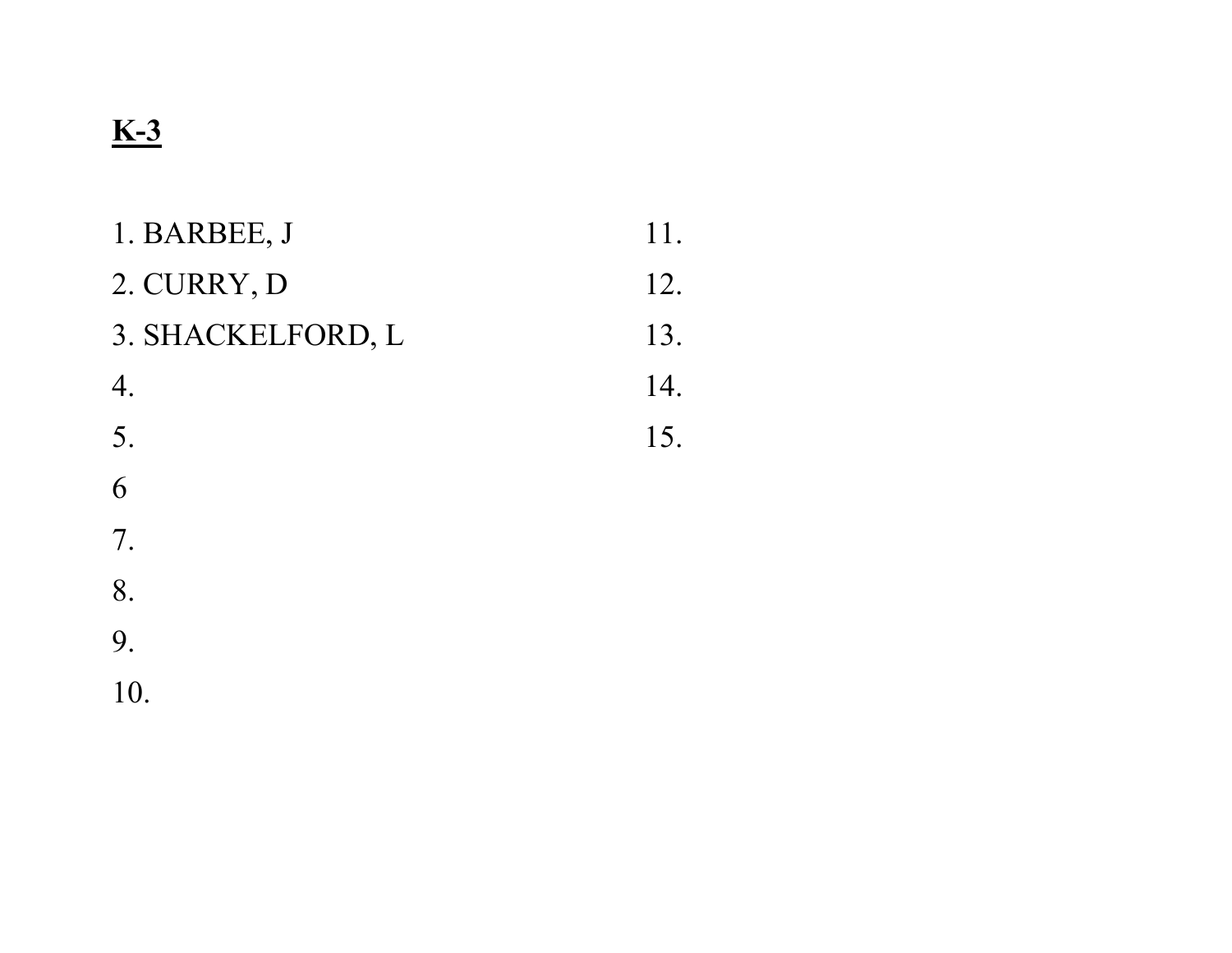1. BOLAR, J 2. JOHNSON, Z 3. LAWRENCE, K 4. RAY, S 5. GRAHAM, S 6. HARDAWAY, K 7. HARDAWAY, K 8. LOWE, A 9. BYROM, T 10. SCHACKELFORD, O

11. ANSARI, N 12. WATERTON, R 13. JONES, S 14. SCOTT, L 15. JAMES, L 16. BOYD, E 17. WEAVER, J

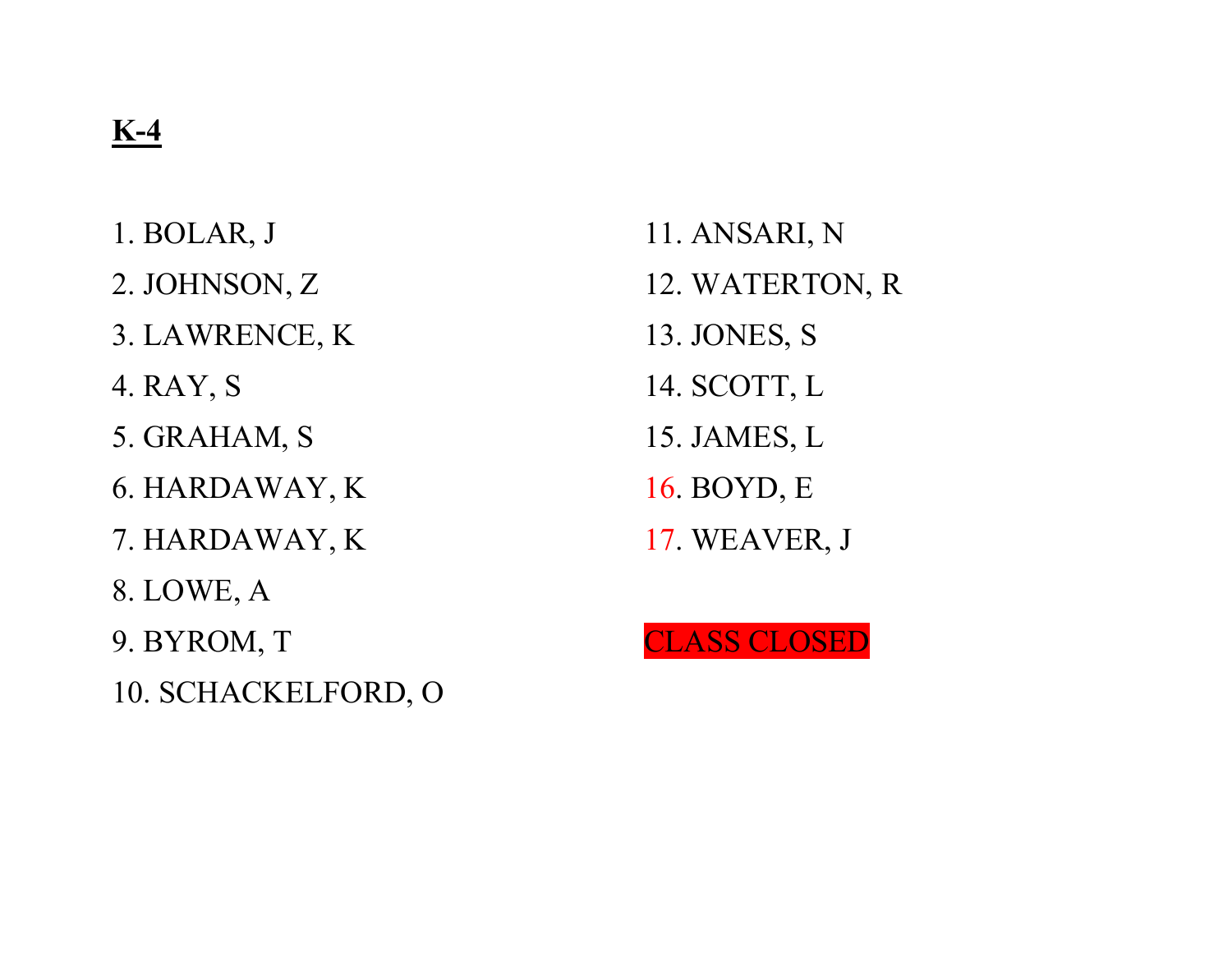# K-5

- 1. ASHLEY, A
- 2. BAILEY, E
- 3. HARRINGTON, M
- 4. BROWN, R
- 5. DENSON, S
- 6. BRYANT, Z
- 7. CLAXTON, F
- 8. JONES, J
- 9. CHACHERE, J
- 10. KELLY, A
- 11. SMITH, B 12. BELL, E 13. GREEN, J
- 14. WINBUSH, L
- 15.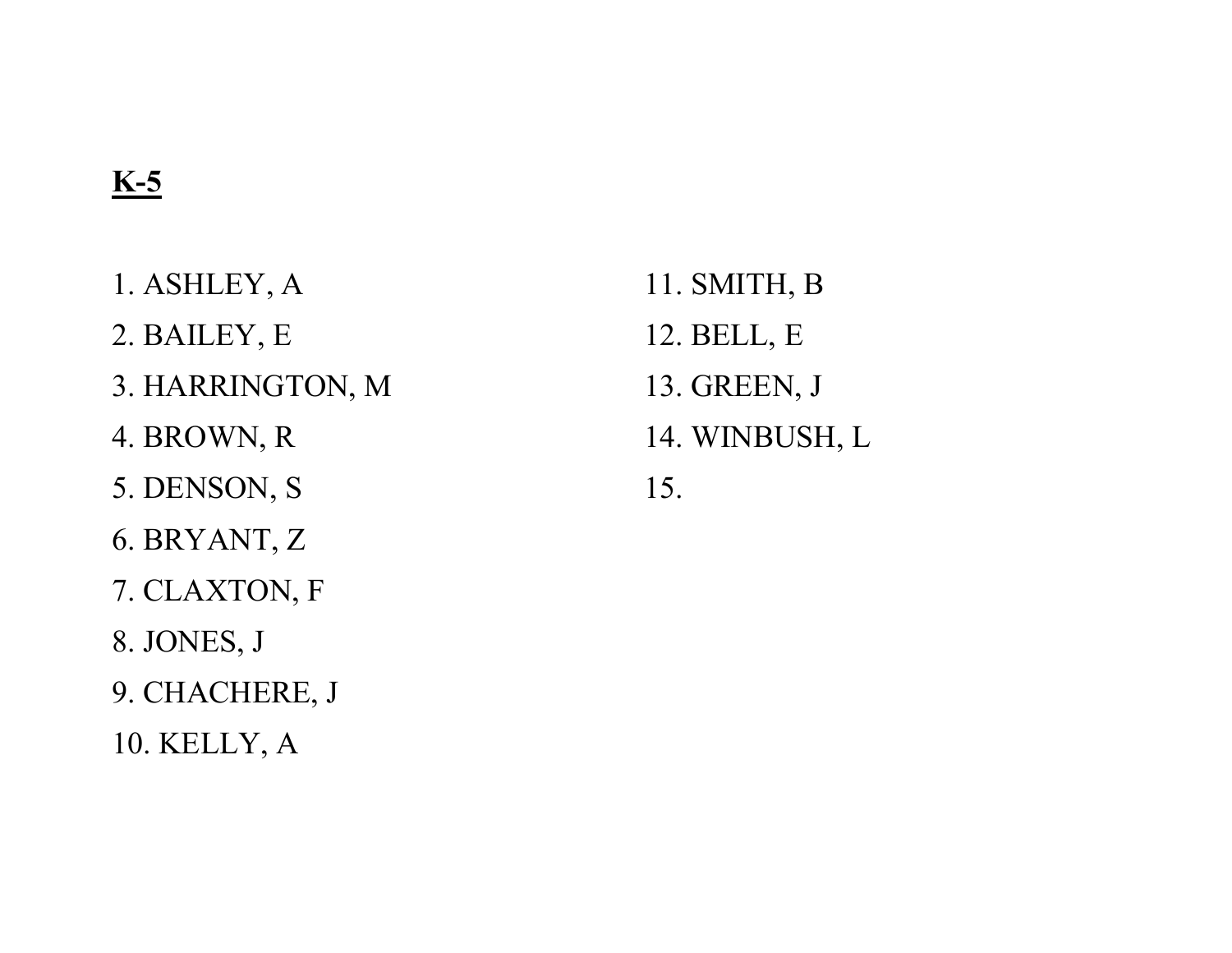#### 1 ST

- 1. LAWRENCE, E
- 2. MACKAY, C
- 3. CHACHERE, J
- 4. LAMBERT, S
- 5. SEBASTIAN, S
- 6. JEAN, A
- 7. COBB, A
- 8. MCCLENDON, RA
- 9. MAGANA, A
- 10. MCCLENDON, RI
- 11. SMITH, C 12. JACKSON, E 13. SESSOMS, K 14.
- 15.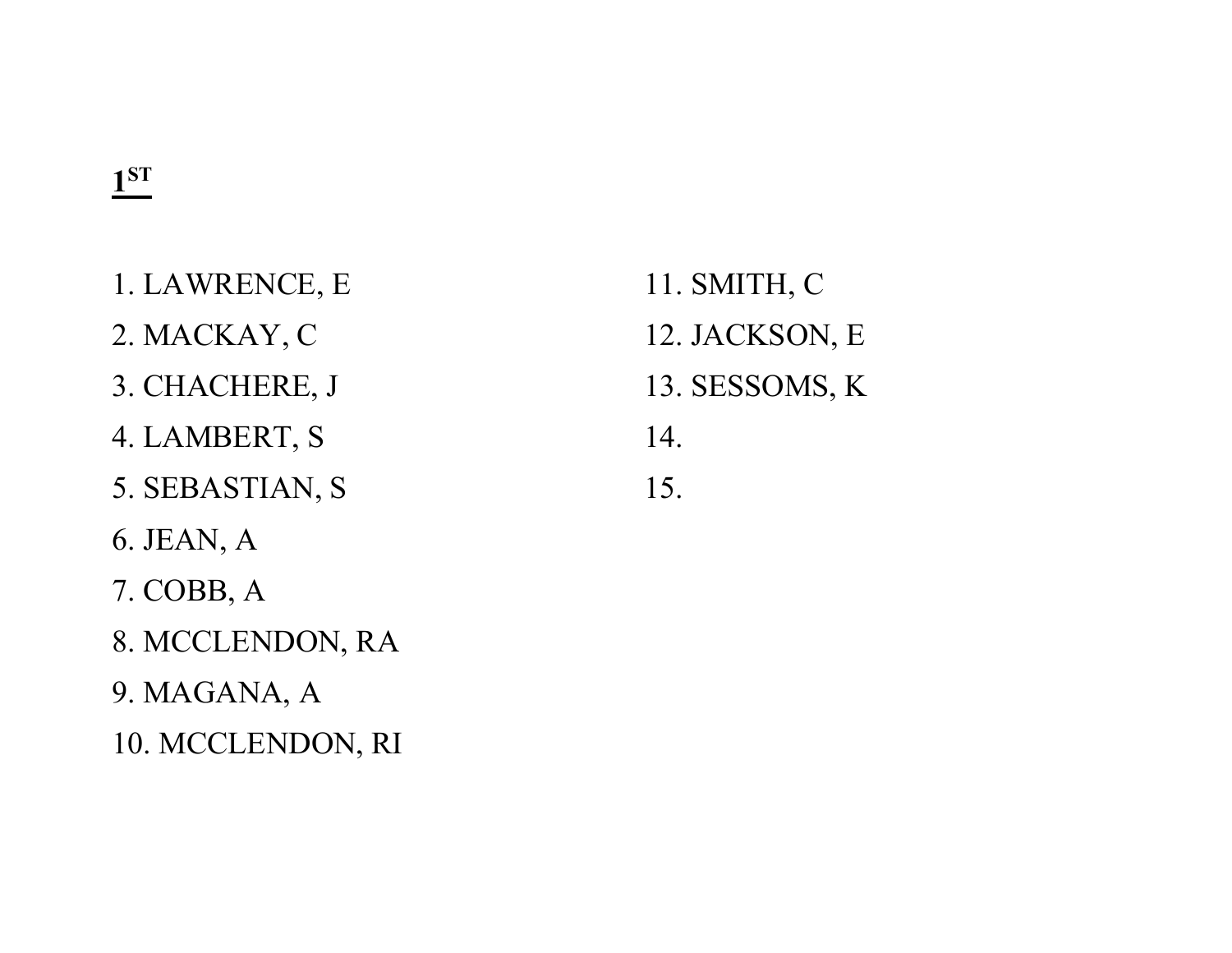#### $2^{\text{ND}}$

| 1. SLAPPY, N   | 11. |
|----------------|-----|
| 2. LOWE, B     | 12. |
| 3. CROSBY, C   | 13. |
| 4. CLEPPER, K  | 14. |
| 5. BEENE, B    | 15. |
| 6. HORNES, A   |     |
| 7. ROBINSON, M |     |
|                |     |

8. DAWSON, A

9.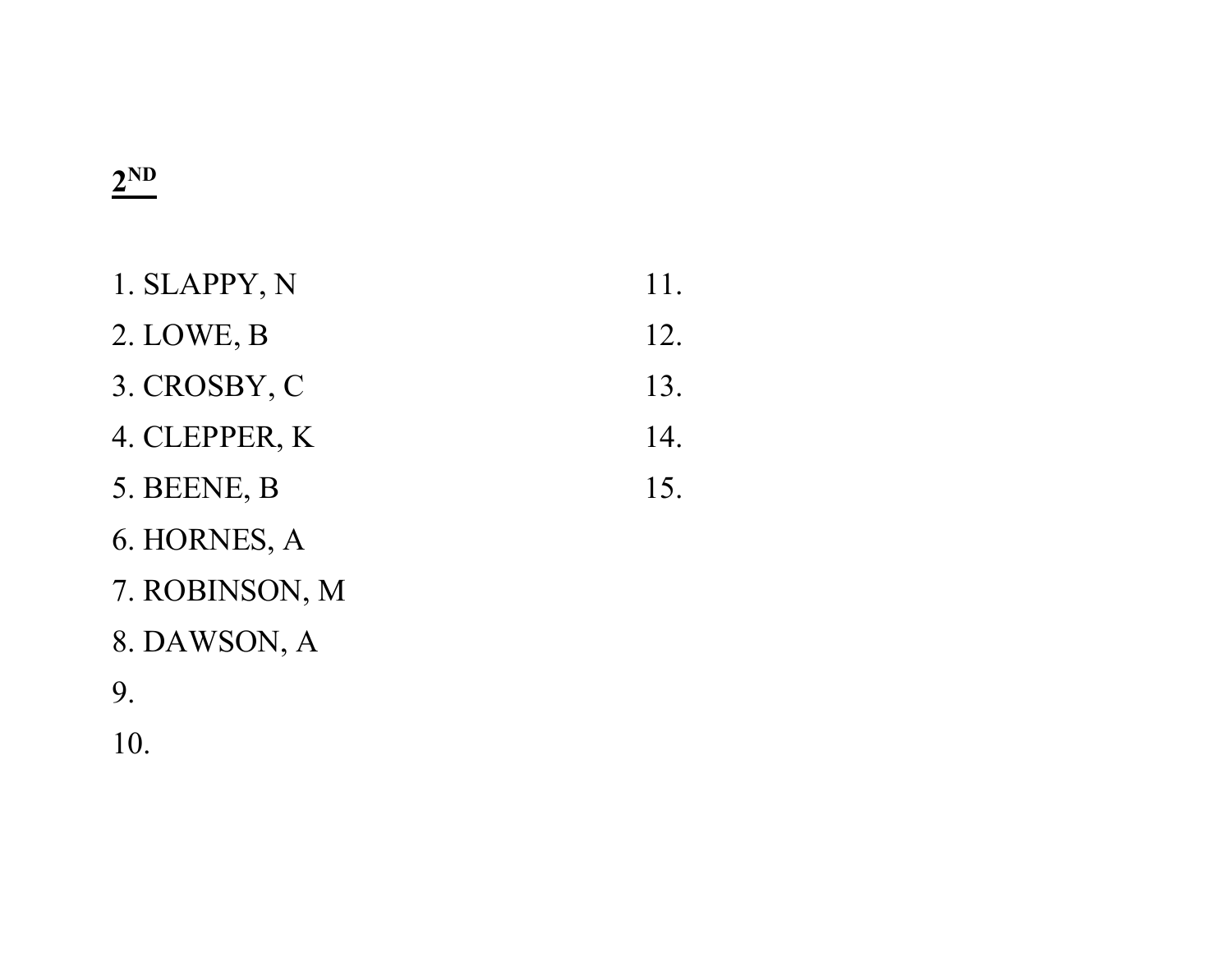#### 3 RD

| 1. HAYWARD, C | 11. JACKSON, E |
|---------------|----------------|
| 2. MARTIN, MA | 12.            |
| 3. MARTIN, MI | 13.            |
| 4. HUDSON, Z  | 14.            |
| 5. JONES, B   | 15.            |
| 6. WOODARD, D |                |
| 7. CURRY, D   |                |
| 8. FARRAR, T  |                |
| 9. LYNN, J    |                |

10. JACKSON, S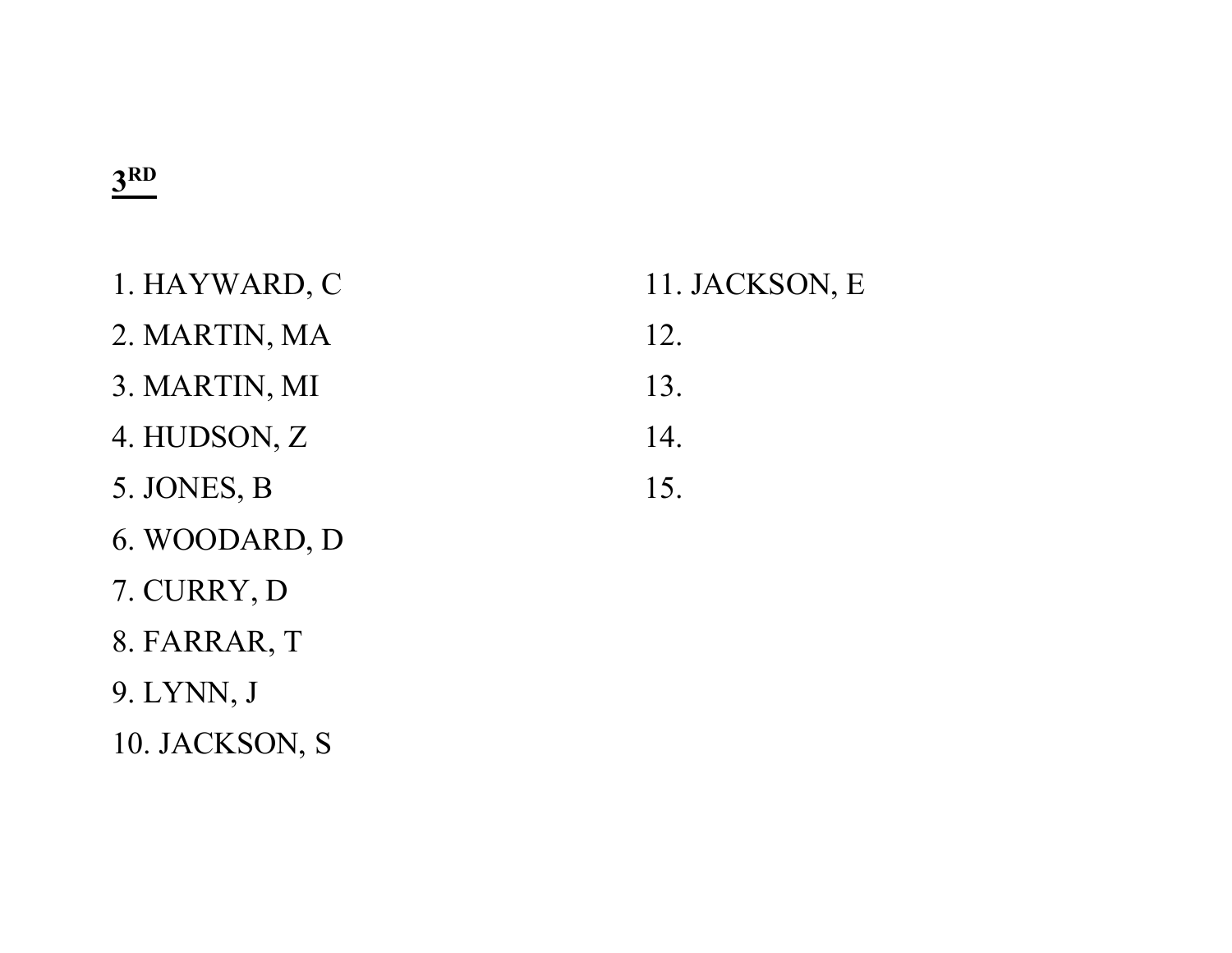#### 4<sup>TH</sup>

| 1. ODUM, B    | 11. |
|---------------|-----|
| 2. JOHNSON, A | 12. |
| 3. QUARLES, M | 13. |
| 4. SMITH, A   | 14. |
| 5. JONES, S   | 15. |
| 6. KELLY, A   |     |
| 7. BATTLE, S  |     |

8.

9.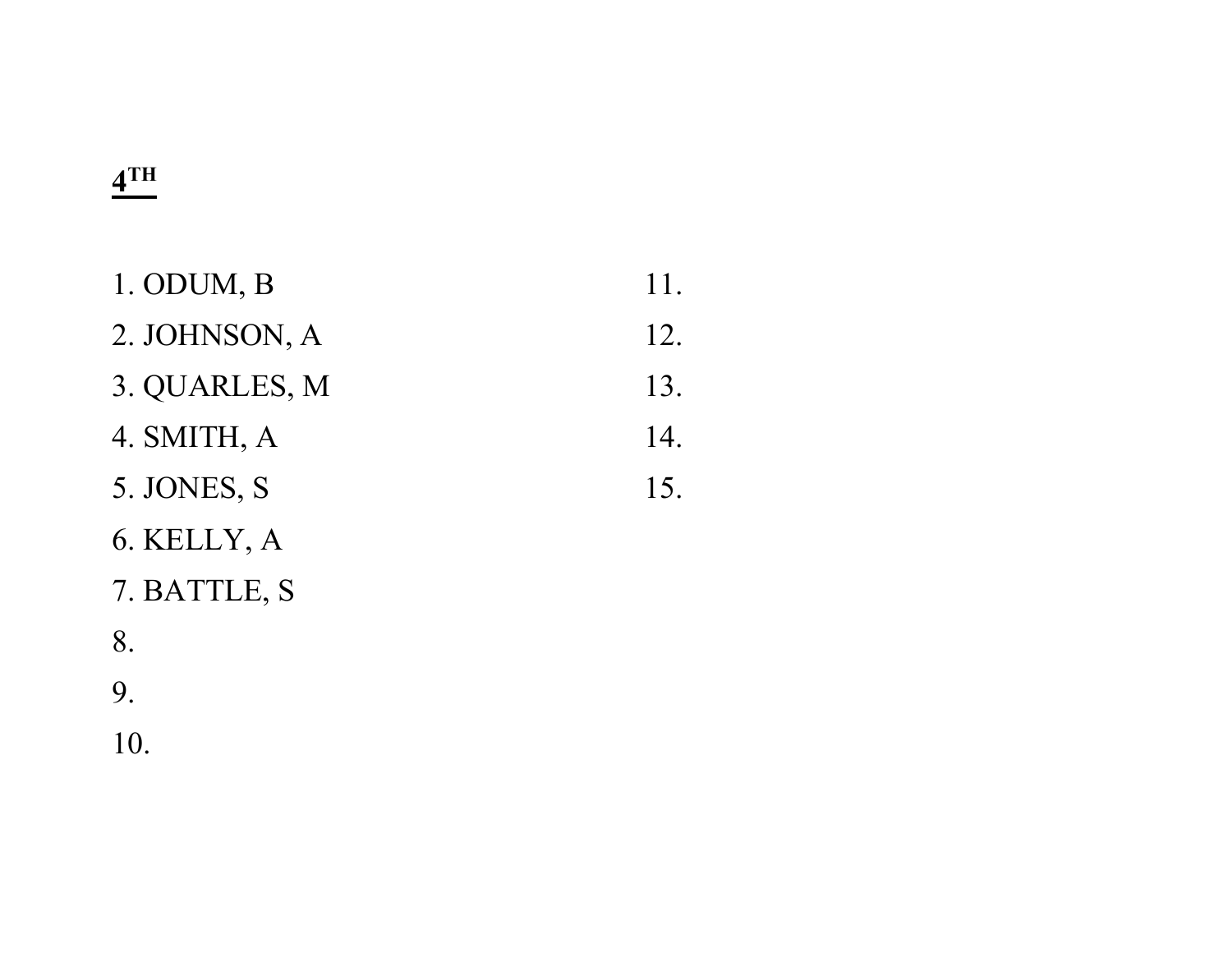### $\frac{5^{TH}}{2}$

| 1. JOHNSON, D | 11. |
|---------------|-----|
| 2. FARRAR, D  | 12. |
| 3. ENGLISH, S | 13. |
| 4. LYNN, I    | 14. |
| 5. KELLY, A   | 15. |
| 6.            |     |
| 7.            |     |
| 8.            |     |
| 9.            |     |
| 10.           |     |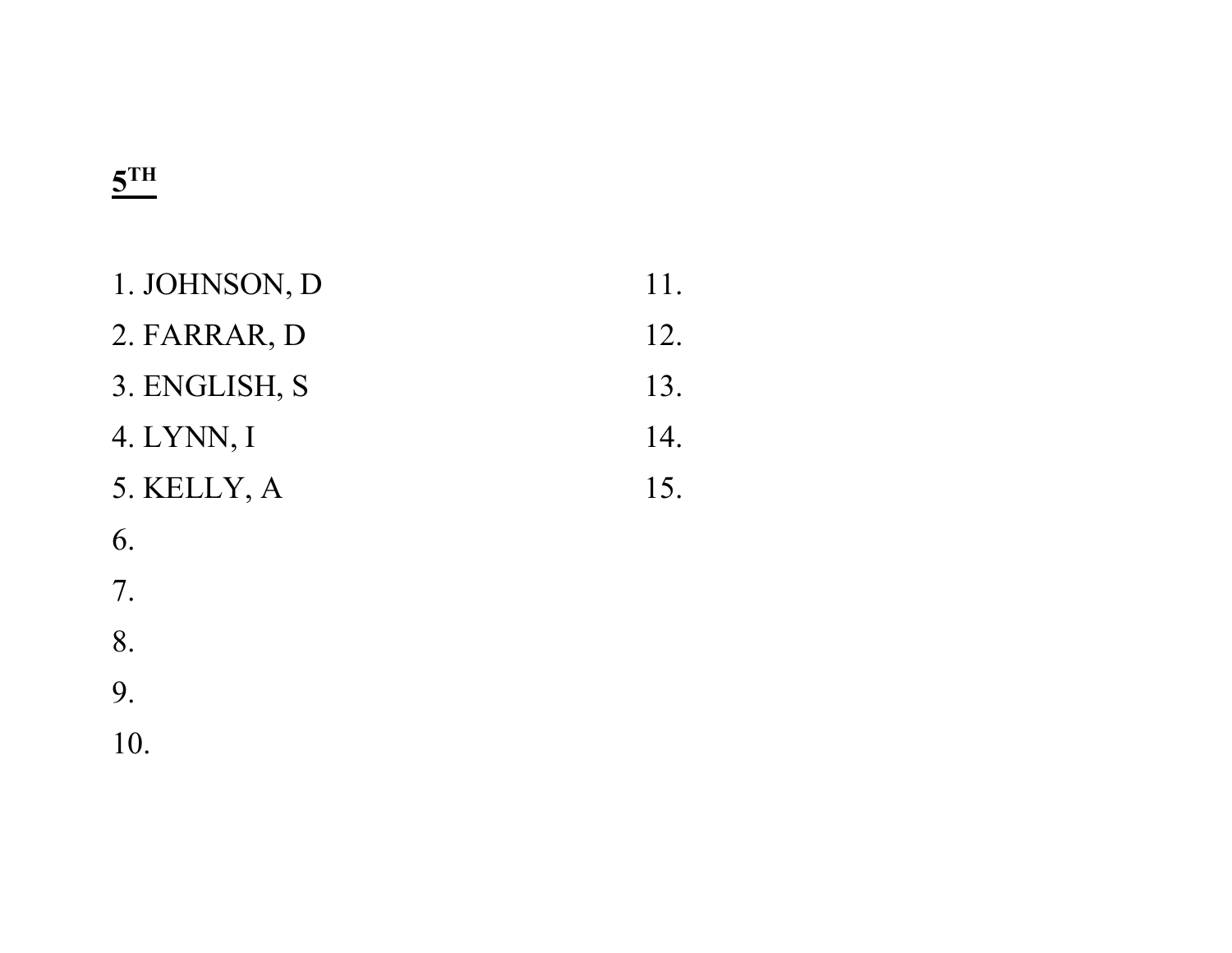#### $\underline{6}$ TH

| 1. CLEMONTS, CAL | 11. |
|------------------|-----|
| 2. CLEMONTS, CAD | 12. |
| 3. MARTIN, M     | 13. |
| 4. JONES, E      | 14. |
| 5. WOODARD, L    | 15. |
| 6. WILLIAMS, S   |     |
| 7. NEWMAN, D     |     |
| 8. SABOOR, A     |     |
| 9. CLEPPER, K    |     |
| 10. DAWSON, C    |     |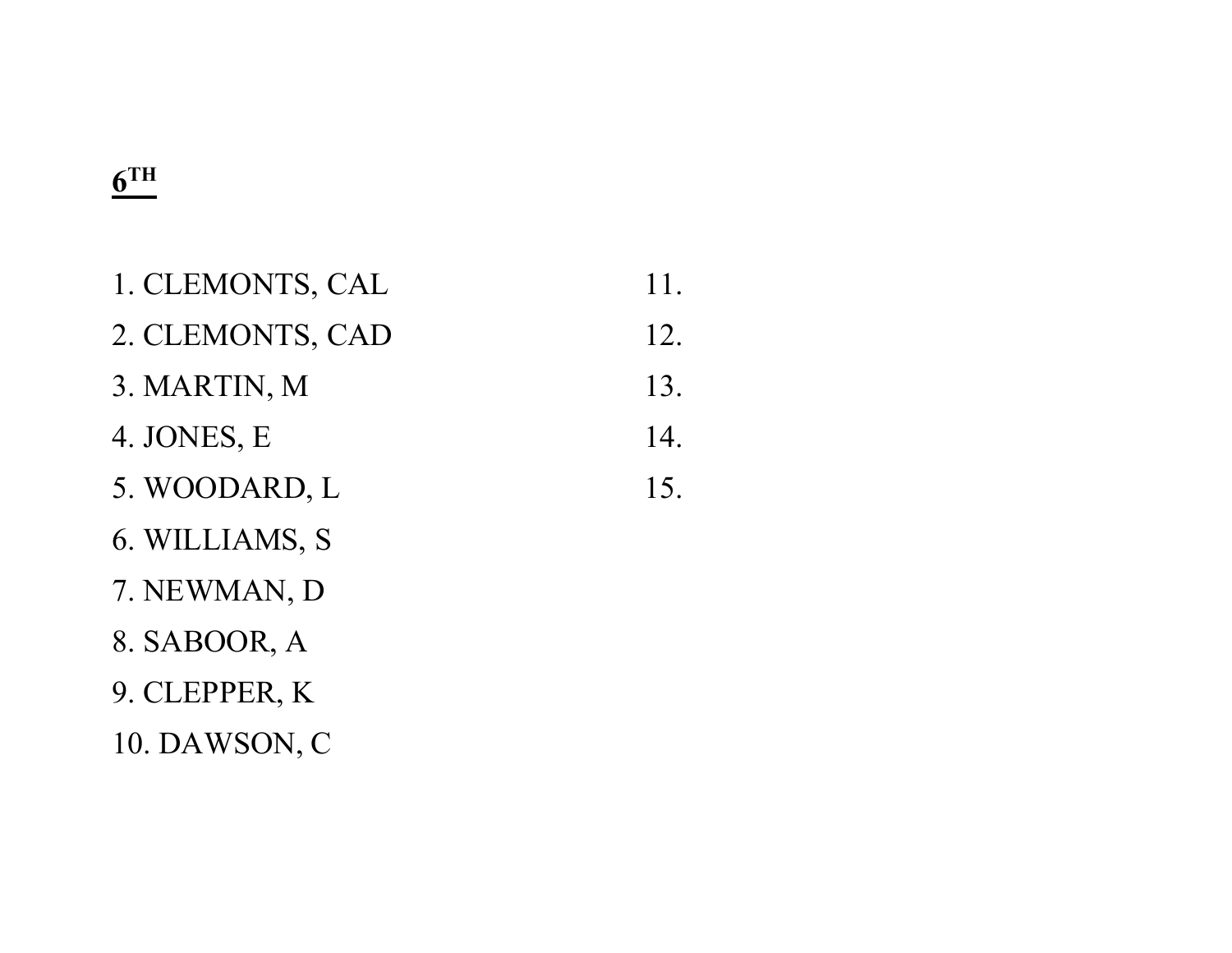#### $\frac{7^{th}}{2}$

| 1. JOHNSON, J                  | 11. |
|--------------------------------|-----|
| 2. MARTIN, M                   | 12. |
| 3. JOHNSON, D                  | 13. |
| 4. JACKSON, B                  | 14. |
| 5. JACKSON, A                  | 15. |
| 6.                             |     |
| $7_{\scriptscriptstyle \perp}$ |     |

8.

9.